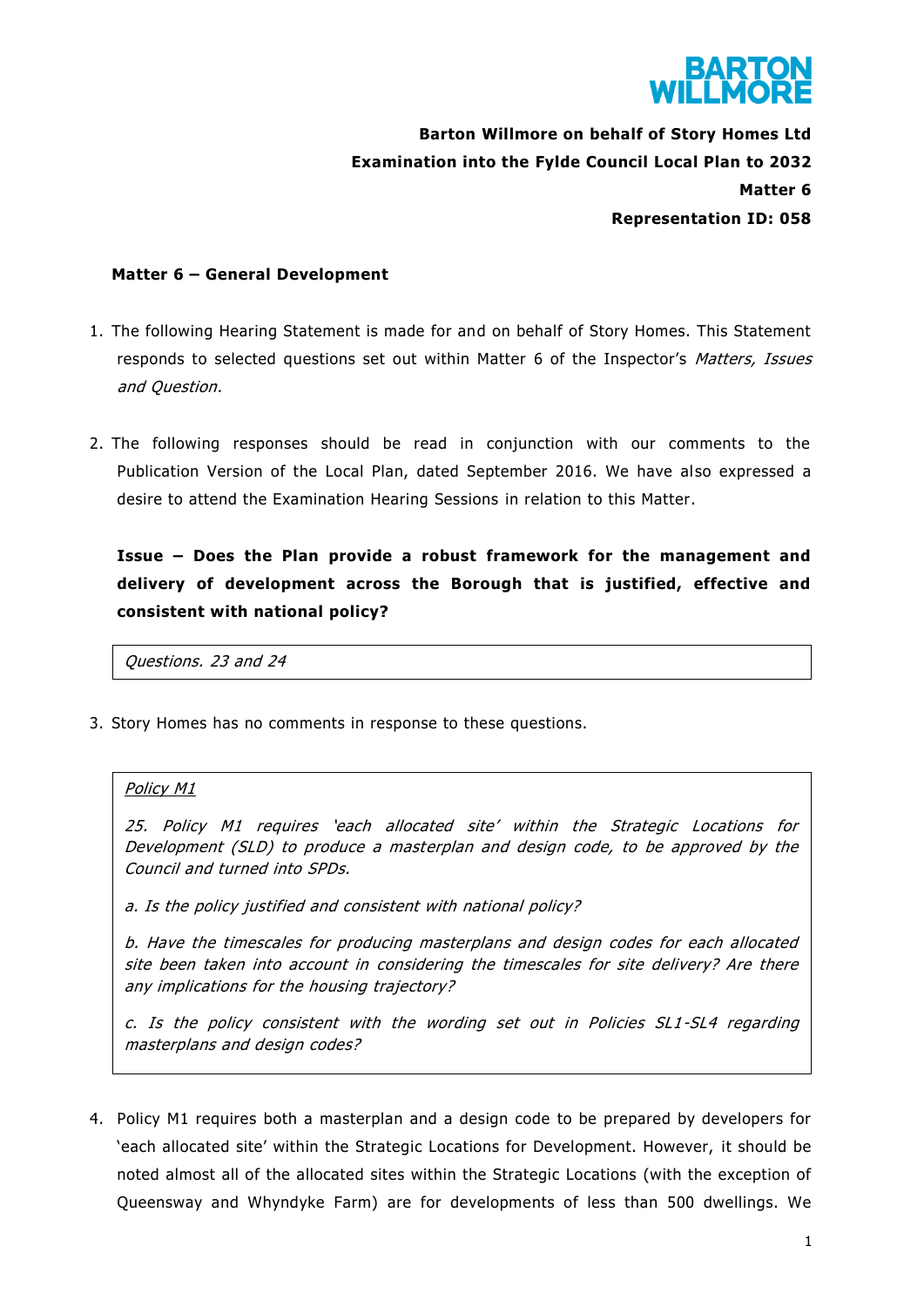

therefore question whether these sites can be considered 'strategic' in scale and whether the requirement for a masterplan and design code for every site is justified given the scale of the sites and the fact a masterplan/layout plan is usually required for a planning application. The Council has failed to provide any justification for requiring a masterplan and design code for all sites and should instead seek to identify specific sites where a masterplan or design code is required.

- 5. Notwithstanding this, we note the policy places the onus on the developer to fund and prepare the masterplan and design code. Paragraph 173 is clear that sites and the scale of development identified should not be subject to such a scale of obligation and policy burden that their ability to be developed viably is threatened. There is no evidence that the Council has taken into account the cost of preparing a masterplan and design code for every site as part of their viability testing. This requirement can therefore, not be considered justified in this regard.
- 6. Furthermore, once the developer has submitted the masterplan and design code to the Council the policy then requires the masterplan and design code to become a supplementary planning document. It is unclear who would manage this process, what the supplementary planning document would include and how long this process would take. This has the potential to add significant time delays for sites to come forward and add further pressure on Council resources which are already under strain.
- 7. In the nearby Borough of Sefton, the emerging Local Plan requires a supplementary planning document to support the development of its strategic site at Maghull. Barton Willmore has been working with the developer and the Council to help bring forward this document, however, 18 months later the supplementary planning document is still yet to be adopted. This demonstrates that the requirement for a masterplan can add significant delays to sites coming forward.
- 8. In terms of its consistency with Policy M1, this policy requires masterplans and design codes to be prepared by prospective developers for each allocated site within the Strategic Locations for Development named in Policy DLF1. However, this requirement is at odds with the Strategic Location policies (SL1  $-$  SL4) which only requires masterplans and design codes for allocated sites without planning permission. The requirements are therefore inconsistent with one another and it is for the Council to clarify this point.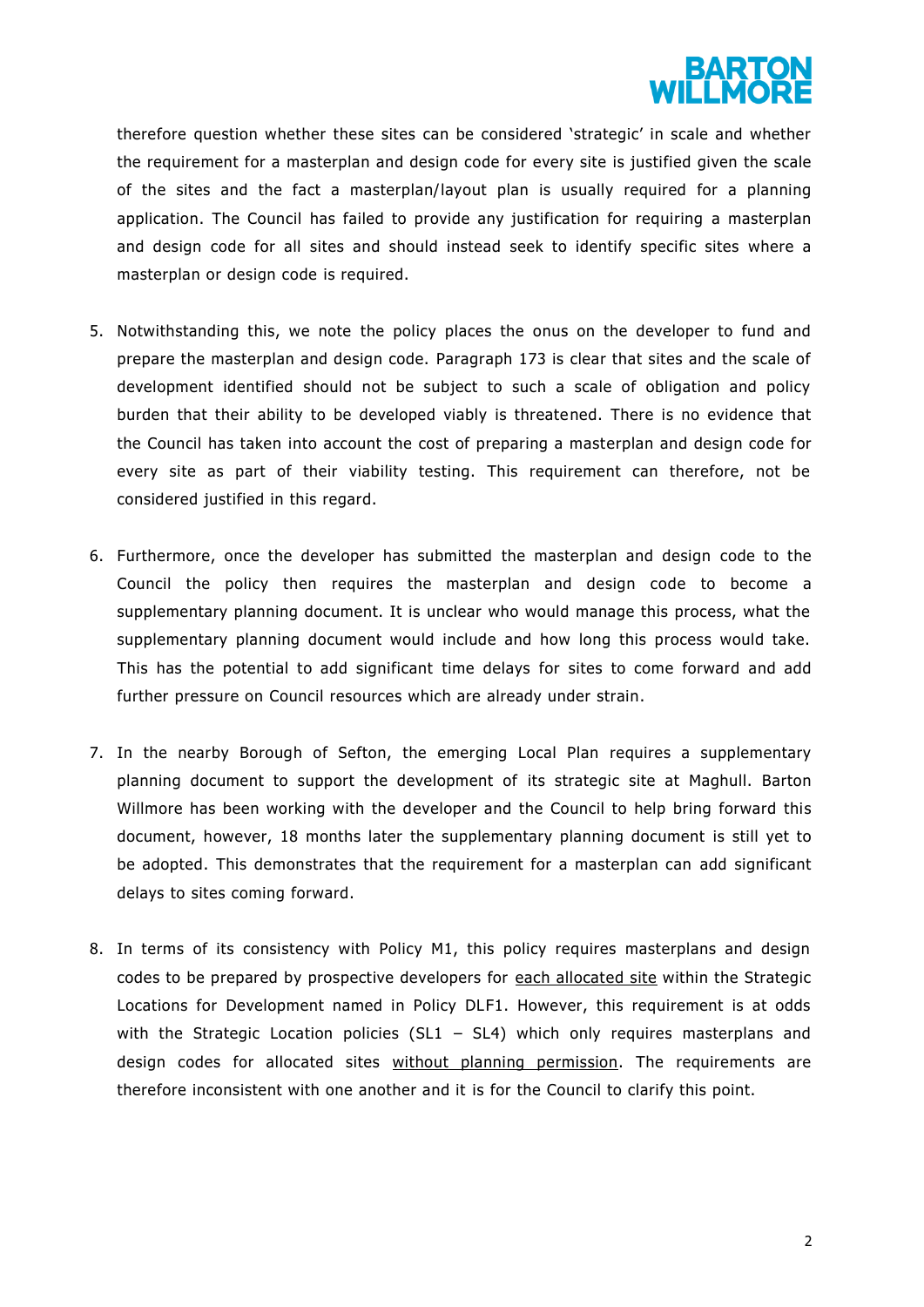

Policy GD1 - Settlement boundaries

26. Policy GD1 refers to development being focussed on previously developed land within and immediately abutting the existing settlements. Does this relate to allocated sites and if so are settlement boundaries drawn around them? Are the boundaries around each settlement justified?

- 9. Policy GD1 allows for the development on previously developed land immediately abutting existing settlements. This is odd given settlement boundaries should be drawn around development sites in any event. It would be highly unusual to have previously developed land immediately abutting but outwith a settlement boundary. If there are more sites in Fylde, perhaps the Council should seek to allocate them.
- 10. Notwithstanding this, given the reliance on greenfield sites to deliver housing, Policy GD1 could also provide flexibility to amend settlement boundaries in the event of non-delivery of allocated sites or if the event the Council are unable to demonstrate a five year housing land supply. This will act as a mechanism to ensure housing needs within the Borough are met over the Plan period.
- 11. In relation to the proposed boundaries, Story Homes has concerns that the proposed settlement boundary for Elswick will restrict any future growth in the village. We set out our concerns in further detail below.

27. Will some settlement boundaries be determined through Neighbourhood Plans? If so, does this need to be referenced in GD1?

- 12. Policy SL5 sets a requirement of 50 dwellings to be delivered in Elswick over the plan period. Rather than allocate any new sites within the Plan, the Council are instead solely reliant on the NP to deliver its requirement.
- 13. As shown on the Proposals Map,<sup>1</sup> the settlement boundary for Elswick is tightly drawn around existing development in the village. In a situation where the NP fails to come forward (see our response to Question 8, Matter 5), there is no flexibility within Policy GD1 for land on the edge of the settlement to come forward, meaning housing growth in the village will be restricted. This problem is heightened by the fact there are no suitable brownfield sites available within the village for development<sup>2</sup>.

**.** 

<sup>1</sup> Document Ref: SD002a

<sup>2</sup> Document Ref: ED025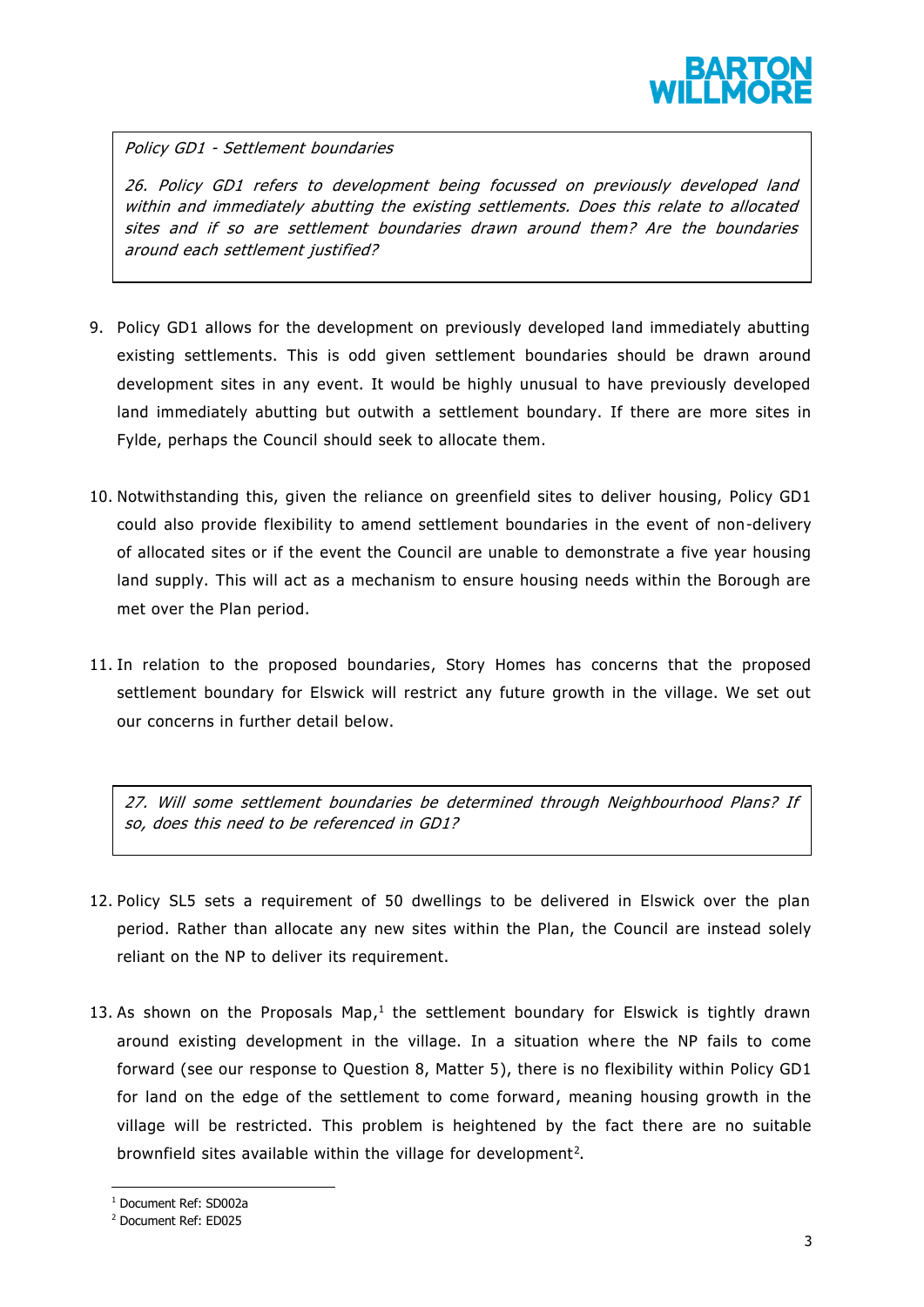

- 14. The settlement boundaries should be dealt with through the Local Plan process. This will ensure consistency of approach and ensure that there is flexibility in the supply for sites to come forward to meet the housing needs of the village. If Neighbourhood Plans are to consider settlement boundaries it should only occur where they wish to increase the boundary set within the Plan. This would accord with the positive stance towards development identified for Neighbourhood Plan within the NPPF, paragraph 184 .
- 15. Notwithstanding this, it is our case that as the Council is unable to demonstrate a robust five year housing land supply and has not identified enough land within the Plan to meet its housing needs over the Plan period, there is urgent need for additional sites to be identified within the Plan now. The Council should not wait for the NP to deliver housing in Elswick and should instead allocate sites now through the Plan to ensure housing needs are met.

28. The policy refers to 'settlement development targets'. Is this appropriate and consistent with national policy?

- 16. The consideration of 'settlement development targets' when assessing development proposals on greenfield sites within the settlement boundaries would suggest this would only be acceptable if this target was not being met. The Council has not produced any evidence to suggest that certain settlement have specific constraints that would necessitate a limit or cap on development.
- 17. Furthermore, the Council should not be seeking to apply a 'cap' on development and refusing application if this target is not being met. This approach is inconsistent with paragraph 47 of the NPPF - which seeks to provide for a significant boost to housing land supply. It is also a well-established principle, that adopted development requirements should be considered as a minimum figures, and that development considered to be sustainable should be approved, even where these targets are exceeded. We are unaware of any evidence to support this approach and as such recommends the reference to settlement development targets be deleted.

Questions 29 and 30

18. Story Homes has no comments in response to these questions.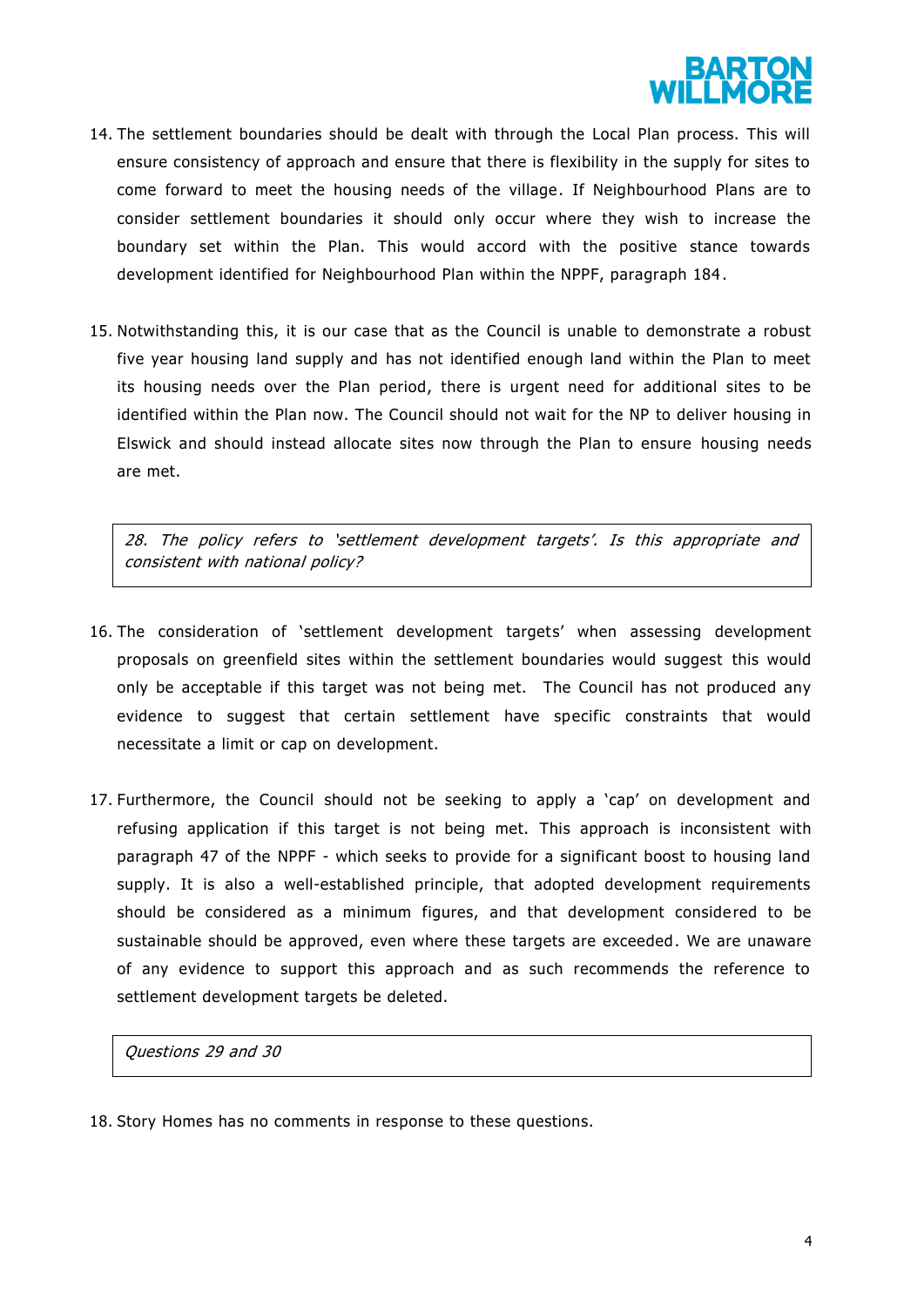

30. In relation to greenfield land within settlement boundaries paragraph 8.3 lists other matters that will be taken into consideration when considering development proposals. Should these matters be included in the policy? Would this be justified?

19. There is no evidence that justifies the need for additional criteria for greenfield sites compared with previously developed sites as all of these requirements are covered in other policies. To avoid excessive policy making these requirements should not be included within Policy GD1 as they are neither justified nor required.

Policy GD2 – Green Belt Questions 31

20. Story Homes has no comments in response to these questions

32. Paragraph 8.6 of the justification text states that no review of the Green Belt has been undertaken, but minor alterations of the Green Belt may be required to accommodate the boundaries of some site allocations or to amend minor anomalies. Paragraph 8.7 also refers to boundary changes. What are the details of these changes and are they consistent with paragraph 83 of the Framework which states that Green Belt boundaries should only be altered in exceptional circumstances?

- 21. Paragraph 83 of the NPPF is clear that Green Belt boundaries should only be altered in exceptional circumstances. The Housing White Paper reiterates this point and states that local authorities will need demonstrate that they have fully examined all other reasonable options for meeting their identified housing requirements.
- 22. The Council has failed to provide any details of the proposed alterations to the Green Belt. There is also no evidence that suggests that exceptional circumstances exist for making alterations to the Green Belt boundaries. Furthermore, the Borough is largely contained by land designated as 'open countryside' which is not offered the same protection as Green Belt. It is therefore considered that reasonable alternatives existing in relation to delivering new housing than releasing Green Belt.

Question 33

23. Story Homes has no comments in response to these questions.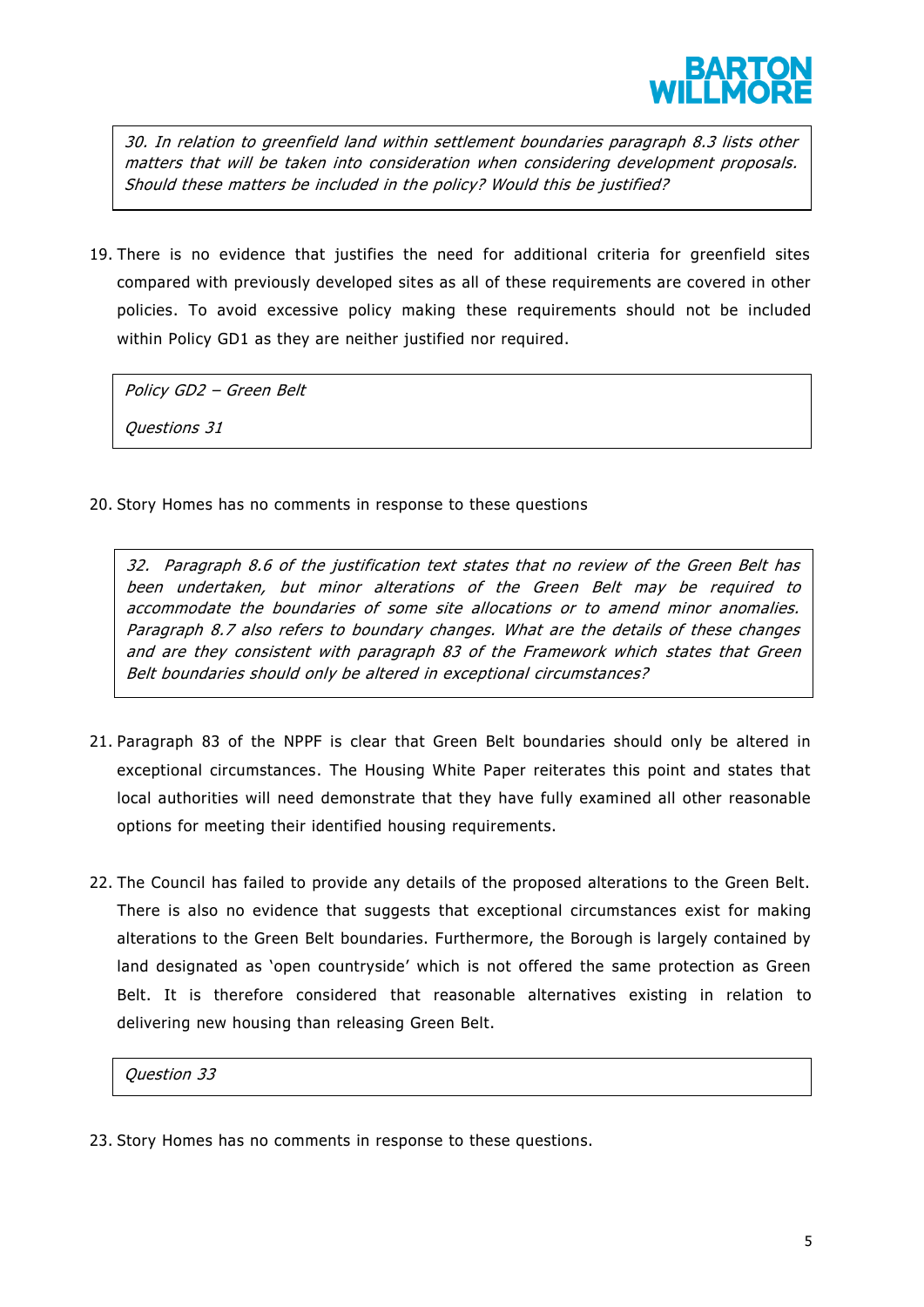

Policy GD3 – Areas of Separation

Question 34

24. Story Homes has no comments in response to these questions.

Policies GD4 and GD5 – Development in the Open Countryside

35. Do Policies GD4 and GD5 apply to the countryside, Areas of Separation and the Green Belt? Is this clear within the policy? Are the policies justified and consistent with national policy?

- 25. Policy GD4 essentially seeks to restrict residential development within designated areas of 'Open Countryside', with the exception of isolated homes. By applying this restrictive 'blanket' approach, it will serve to permanently shut the door on greenfield release, at a time when the Council is reliant on unallocated greenfield land to achieve its five year supply. In the event the Council's supply does not delivery at the rate anticipated this will prevent housing needs being met.
- 26. In settlements such as Elswick, the Council is reliant on housing sites being released through the NP, however, if the NP fails to materialise this policy will effectively prevent housing coming forward on greenfield sites in the village meaning the need is unmet.
- 27. Our case is that the Plan should seek to allocate housing sites within Elswick as part the Plan to ensure housing needs are met and the policy should be amended to allow for (and recognise) the need for the release of land in the 'Open Countryside' for new sustainable development.

Questions 36 - 41

28. Story Homes has no comments in response to these questions.

Policy GD6 – Promoting Mixed Use Development Questions 42 - 44

29. Story Homes has no comments in response to these questions .